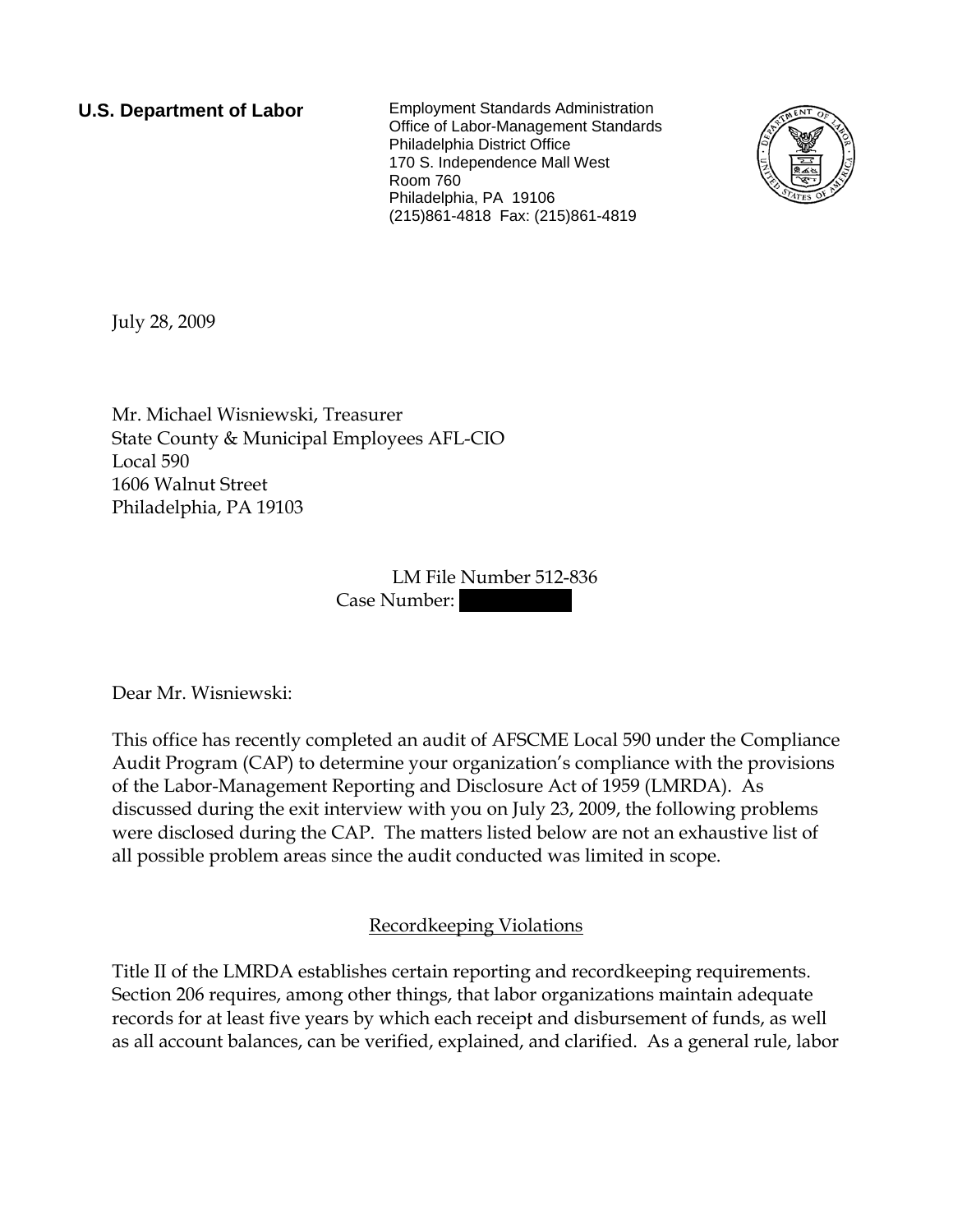Mr. Michael Wisniewski July 28, 2009 Page 2 of 4

organizations must maintain all records used or received in the course of union business.

For disbursements, this includes not only original bills, invoices, receipts, vouchers, and applicable resolutions, but also documentation showing the nature of the union business requiring the disbursement, the goods or services received, and the identity of the recipient(s) of the goods or services. In most instances, this documentation requirement can be satisfied with a sufficiently descriptive expense receipt or invoice. If an expense receipt is not sufficiently descriptive, a union officer or employee should write a note on it providing the additional information. For money it receives, the labor organization must keep at least one record showing the date, amount, purpose, and source of that money. The labor organization must also retain bank records for all accounts.

The audit of Local 590's 2008 records revealed the following recordkeeping violations:

1. Failure to Maintain Supporting Documentation for Disbursements

Local 590 did not retain adequate documentation for disbursements totaling at least \$650. For example, in September 2007, Local 590 issued a \$250 check to AFSCME District Council 47. The local listed the disbursement as an office and administrative expense, yet the union's records did not specify the disbursement.

As previously noted above, labor organizations must retain original receipts, bills, and vouchers for all disbursements. The president and treasurer (or corresponding principal officers) of your union, who are required to sign your union's LM report, are responsible for properly maintaining union records.

## 2. Meal Expenses

Local 590 did not require officers and employees to submit itemized receipts for meal expenses totaling at least \$699.42. The union must maintain itemized receipts provided by restaurants to officers and employees. These itemized receipts are necessary to determine if such disbursements are for union business purposes and to sufficiently fulfill the recordkeeping requirement of LMRDA Section 206.

Local 590 records of meal expenses did not always include written explanations of union business conducted or the names and titles of the persons incurring the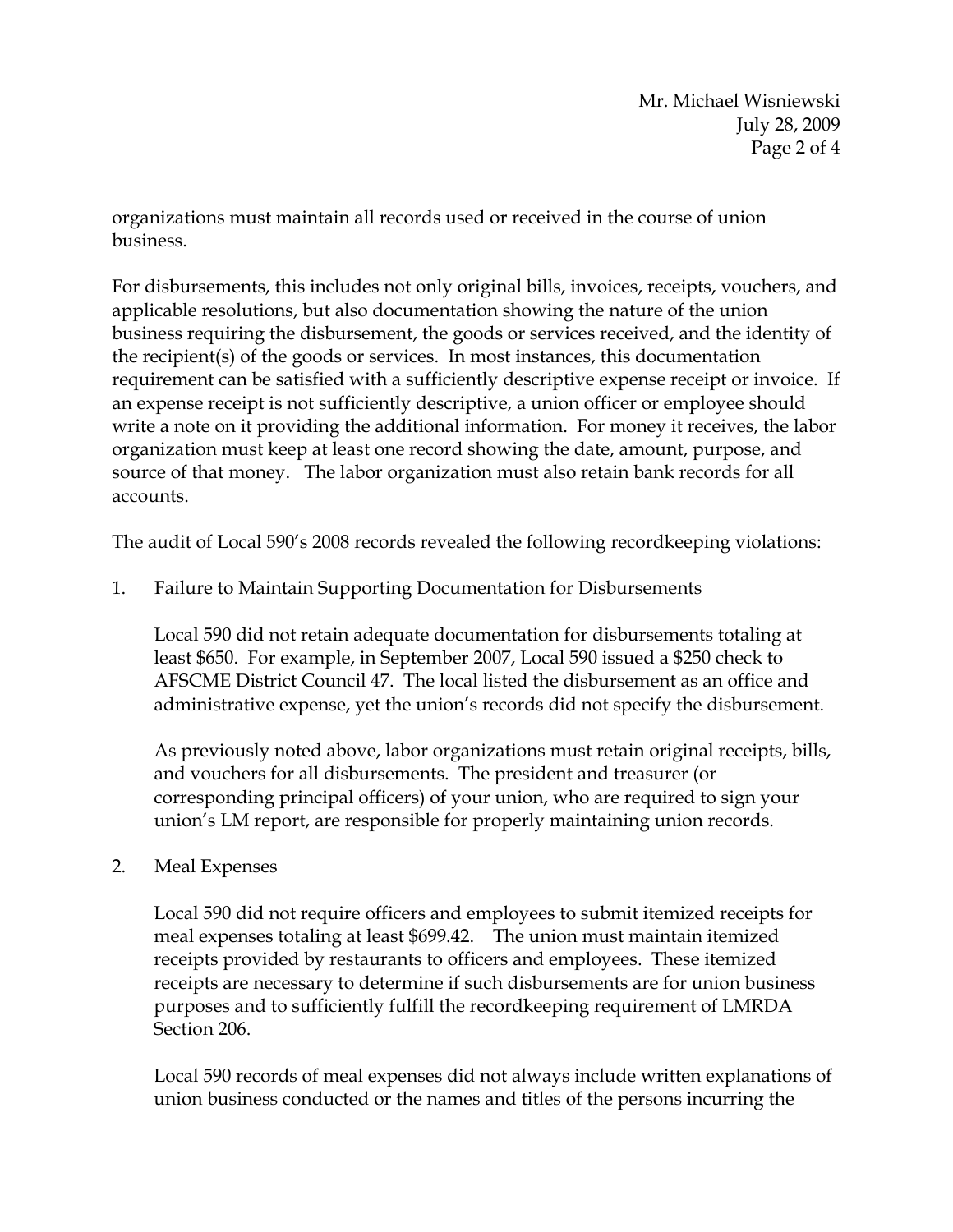Mr. Michael Wisniewski July 28, 2009 Page 3 of 4

restaurant charges. For example, President Howard Deck was reimbursed at least \$699.42 for meal expenses. You had said that the meal expenses were most likely incurred during contract negotiations. Union records of meal expenses must include written explanations of the union business conducted and the full names and titles of all persons who incurred the restaurant charges. Also, the records retained must identify the names of the restaurants where the officers or employees incurred meal expenses.

## 3. Lost Wages

Local 590 did not retain adequate documentation for lost wage reimbursement payments to you totaling at least \$1,687.58 The union must maintain records in support of lost wage claims that identify each date lost wages were incurred, the number of hours lost on each date, the applicable rate of pay, and a description of the union business conducted. The OLMS audit found that Local 590 did not maintain documents, such as expense vouchers, that detail the above stated information regarding lost time claims.

During the exit interview, I provided a sample of an expense voucher Local 590 may use to satisfy this requirement. The sample identifies the type of information and documentation that the local must maintain for lost wages and other officer expenses.

Based on your assurance that Local 590 will retain adequate documentation in the future, OLMS will take no further enforcement action at this time regarding the above violations.

## Other Violation

Failure to File Bylaws

The audit disclosed a violation of LMRDA Section 201(a), which requires that a union submit a copy of its revised constitution and bylaws with its LM report when it makes changes to its constitution or bylaws. Local 590 amended its constitution and bylaws in 1995, but did not file a copy with its LM report for that year.

Local 590 has now filed a copy of its constitution and bylaws.